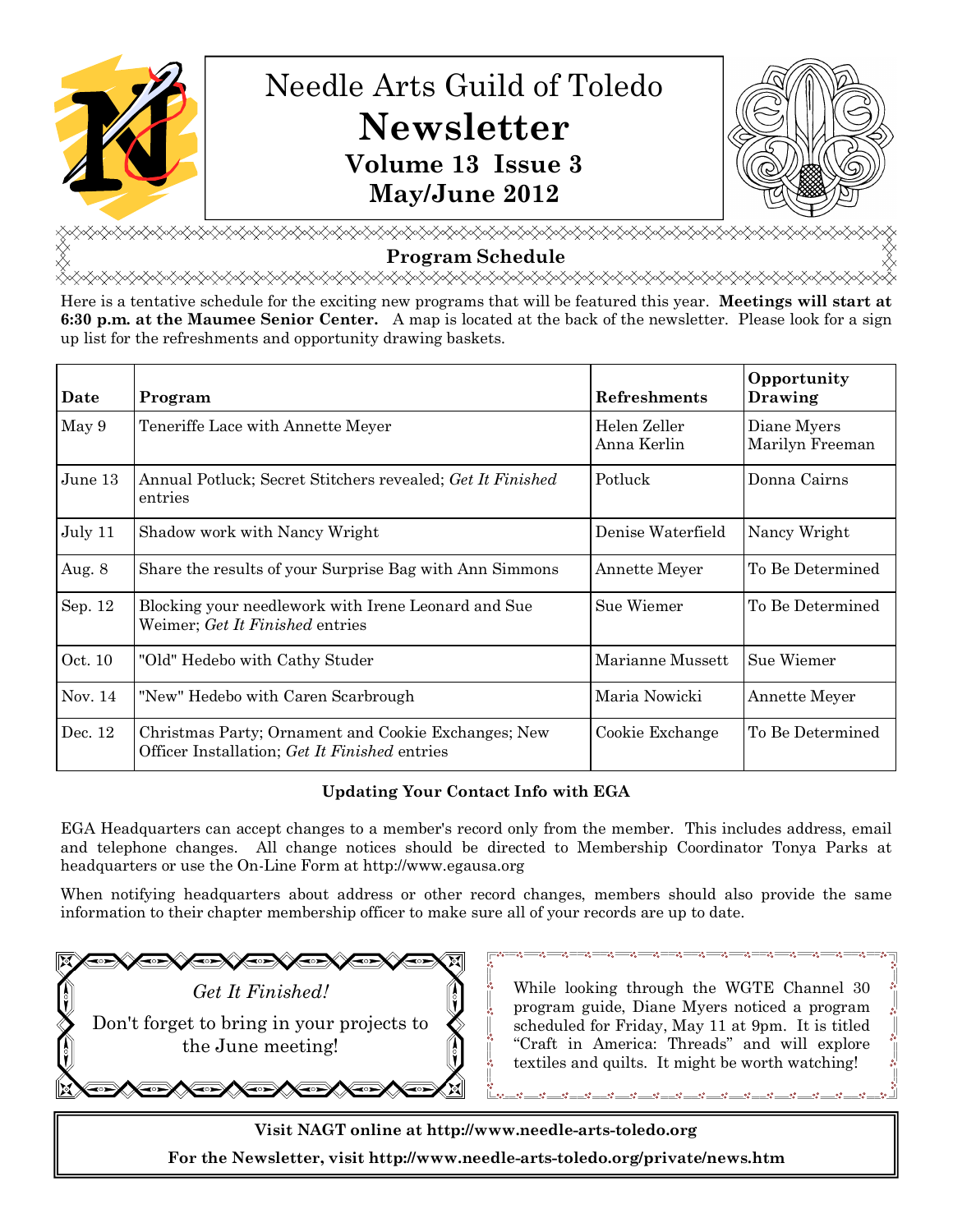

Here is a list of events besides our monthly meetings that you may find interesting. Further info may be obtained from the EGA or GLR websites.

## **Dates Event Information**

- 10/28/12 ― *National (EGA) Seminar -* "Santa Fe
- 11/02/12 Enchantment" Hosted by Rocky Mountain Region. Location: Hilton Santa Fe at Buffalo Thunder, Santa Fe, NM. Contact: Caela Tyler at caelat@comcast.net.
- 11/10/12 *NAGT Fall Program* Silk Ribbon Ornaments by Debbie Mitek. Location: Way Public Library, Perrysburg, OH. Further details in the next newsletter or contact Caren Scarbrough for more information.

04/28/13 ― *Great Lakes Region (GLR) Seminar -*

- 05/02/13 "Hoopin' Up in the Circle City" Hosted by the Indianapolis Chapter, the event will be held at the Indianapolis Marriott East, 7202 E. 21st St., Indianapolis, IN 46219. For more information, you ma contact the registrar, Trish Hickman at GLR.Seminar2013@yahoo.com, or by phone at 317-848-3689 before 8pm.
- 10/05/13 ― *National (EGA) Seminar -* "Winner by a 10/12/13 Stitch!" Hosted by EGA. Location: Louisville, KY. Contact: Gwen Nelson at mgtnelson@hotmail.com.



## **Stitch-In**

Stitch-ins are held every Thursday. The first Thursday of the month we are at Timeless Stitches, 112 N. Evans in Tecumseh, MI. On the third Thursday we are at Something Extra 2214 Tedrow in Toledo. (The shop doesn't open until noon.) The other Thursdays we meet at homes or shops. On the last Saturday of the month we meet at the Way Library in Perrysburg.

Contact Diane Myers at jrmyers@roadrunner.com for the next meeting place and further information.



Our good friend and longtime NAGT member Sue Hojnacki passed away on April 30, 2012 at the Ebeid Hospice. She was surrounded by family and friends in a peaceful setting. She made many friends through her stitching and knitting and we are grateful for her presence in our lives.

Sue was President of NAGT more than once, and it was her idea to start our Secret Stitcher program when she was President some years ago. This remains one of our more popular programs. Sue was also co-chairman of the 2001 Great Lakes Region Seminar, *Voyage of Discovery*, hosted in Toledo by NAGT.

Visitation will begin at 2pm on Monday, May 7, at Hosanna Lutheran Church, 23019 Kellogg, Grand Rapids, Ohio. A memorial service will follow at 5pm.



Sue was most recently President in 2010. This photo was taken as she passed the reins to the 2011 officers. *Photo by S.Pellitieri*

## **NAGT 37th Annual Needlework Show**

The dates for our next show have already been determined. Marianne Mussett, our show chairman, has booked the Sanger Branch Library for September 19-22, 2012. Item drop-off will be Wednesday the 19th, judging will be Thursday the 20th, and the show will be on display Friday the 221st and Saturday the 22nd. We are glad to announce that Donna Halpin has agreed to judge our show again this year.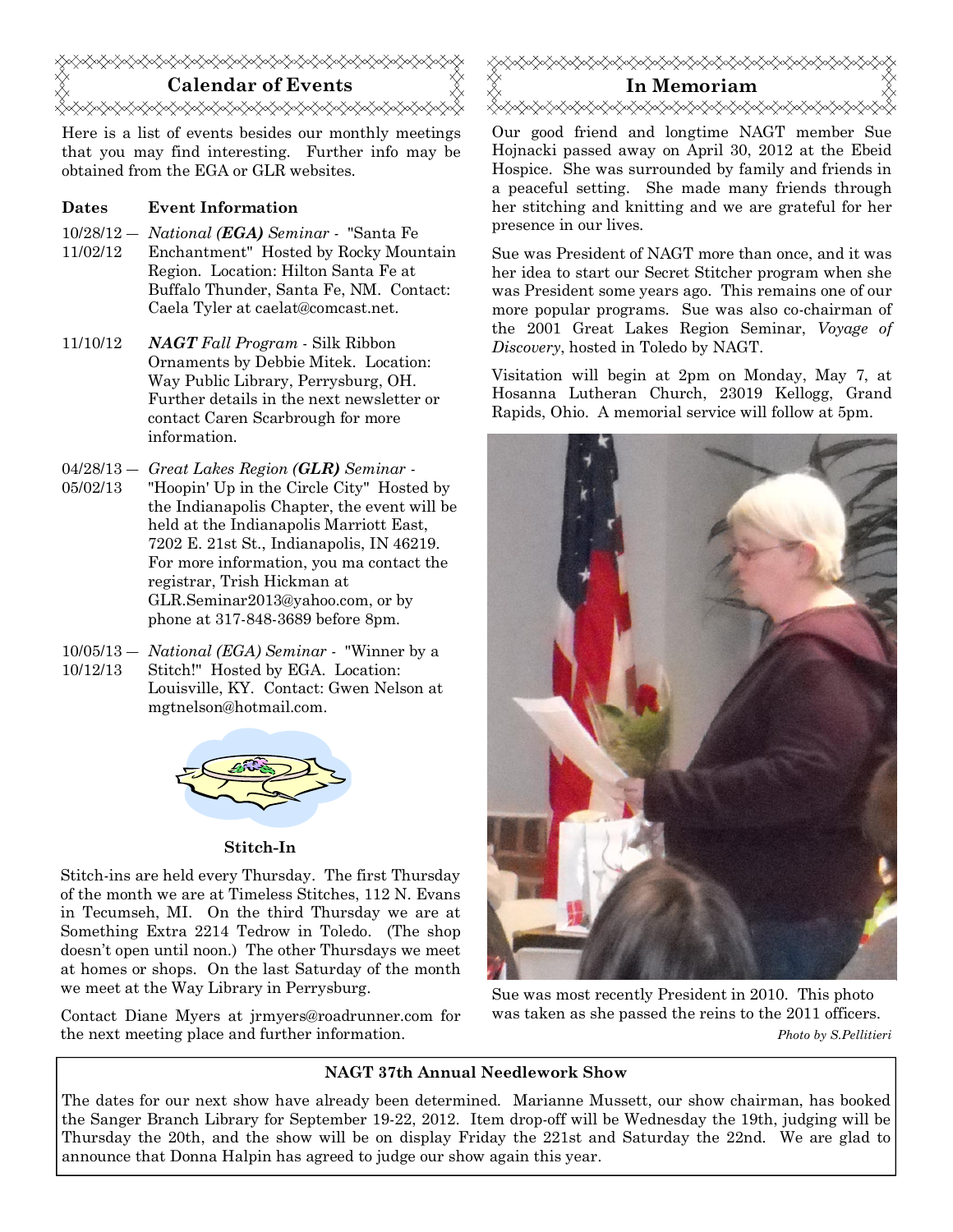

#### **Member News**

Now that the annual meeting for the Great Lakes Region is over and the votes are in, NAGT can provide the new total for the dues. GLR voted to increase dues by \$2, so NAGT dues are now \$50 for the year. NAGT retains \$10 of that total with the remaining going to regional and national. Please make your payment at the May meeting or at stitch-in, or you may mail it no later than May 25. Make your check for \$50 payable to NAGT. Please mail your check to Diane Myers, 22045 W. River Road, Grand Rapids, Ohio 43522.

### **Program Details**

**Group Correspondence Course:** Due to popular demand we have been granted a reprieve on sending in our *Dresden Lace* pieces until June. This gives you more than a month to attempt each stitch. It doesn't have to be completed to send it in for evaluation. The evaluations are private, between you and Jane Ellen. Caren will collect pieces at the May or June meeting.

**May:** Annette Meyer will present Teneriffe Lace. She will provide the materials. There is no sign-up sheet, so feel free to join in.

**June:** This is our annual potluck. We always have a large variety of delicious food. Bring a dish to share and table service for yourself. We will also reveal our secret stitchers, and sign up for the next year. Bring your completed projects for *Get It Finished*, so you can get your name in the hat for a chance at some prizes at the end of the year!

**Stitch-In in Findlay:** On June 14th we will meet at the Craft Gallery in Findlay for stitch-in. Paula and Carlton have agreed to let us use their classroom for the afternoon. They are always gracious hosts. We will eat lunch at the Swan House Tea Room. There will be a sign-up sheet at the meeting. Reservations are a must. Lunch will cost about \$10.00.

**ANG Chapter:** Several people have expressed interest in starting a chapter of the American Needlepoint Guild. It is similar to EGA, but has it's own magazine, seminar and on-line programs. The major difference is that all techniques must be done on a countable ground fabric. We will have an organizational meeting on May 17 at 6:30. It will be at the Books A Million at Levis Commons in Perrysburg. There is a large seating area in the front of the store. Please join us to learn more about it and have even more opportunities to stitch.

### **Oh My Stars**

We've seen several *Oh My Stars* projects started. Some using the suggested colors in the pattern, others with custom colors. All are beautiful. If you need help with a stitch or just don't know where to start, bring your questions to the meeting. That is what we are here for. *Submitted by Caren Scarbrough.*

A couple of corrections! C-7: Look at the picture before stitching! Bottom right corner motif should be stitched in Whiskey and not A1037 and 3370. Also C-13: Bottom right motif, the graph is missing a stitch to balance the design. Finally, D-14: 3860 is listed as a floss to use. This is very dark brown and not listed in the materials list. I used 3865 and it looks good. Happy Stitching! *Submitted by Irene Leonard.*

## **Wildwood Metropark Manor House**

Jennie Kronberg is organizing an outing at the Manor House at Wildwood Metropark. The first Friday of every month a tea is served by park volunteers. The cost is \$9.00 and includes two tea sandwiches and two desserts of your choice and tea. We will meet in the entry of the house on Friday, June 1 at 12:30. If you are interested in attending please let Jennie know at the May meeting or call her and leave a message. If there is a group we may be able to get a reservation and cut down on the wait time.

#### **Seminars**

The 2012 GLR seminar in Madison, WI is over and we hope that Karlyn Thompson had a wonderful time. The Mid Eastern Region (MER) seminar is May 4-6 in Dunkirk, NY. Su Pellitieri, Sue Wiemer and Irene Leonard are attending. Hopefully there will be lovely projects brought in to show at the May and June meetings. Seminars are a wonderful opportunity to learn new techniques, see old friends, meet new friends and spend a lovely time stitching. Everyone is encouraged to attend seminars and classes (such as State Days). The 2013 GLR seminar will be April 28- May 2, 2013 in Indianapolis, IN. Early registration is now open and a class list (in color) is available at www.ega-glr.org. Early registration forms must be postmarked by **May 25, 2012**. The brochures and regular registration will be available in the fall. All early registrants will need to complete their registrations on or before **November 15, 2012**, or risk forfeiting class assignments. It looks like there are some wonderful projects (Dorothy Lesher—Dragon— I'm there!) and Indianapolis is an easy drive from Toledo, so I hope lots of people will join me there! *Submitted by Su Pellitieri.*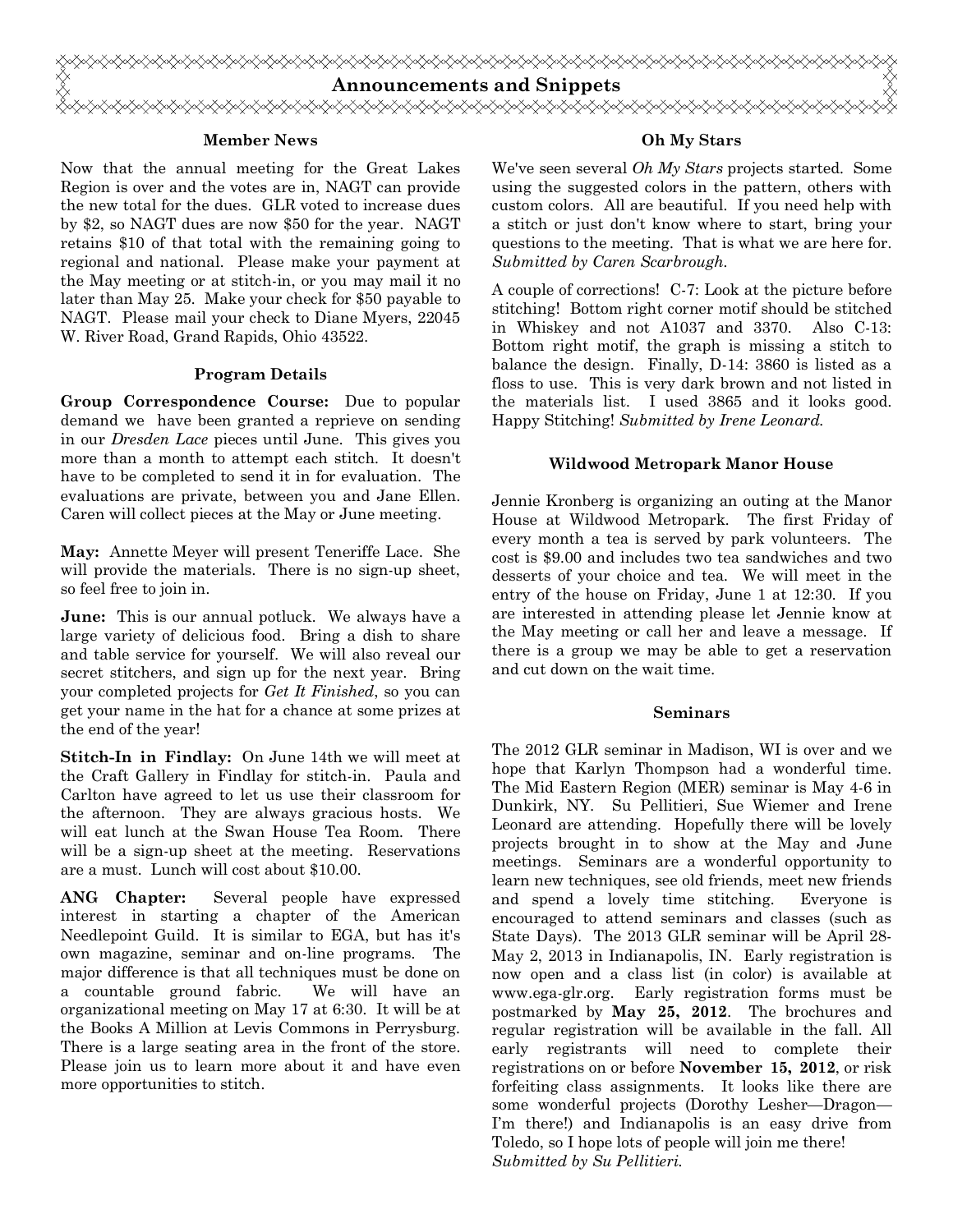**Photo Gallery**

╳╳╳╳╳╳





We totally surprised Peverley with a baby shower! In addition to this cute little item, there was a book theme so the boys will have lots of bedtimes stories for quite some time.







Cathy Studer models the lovely headband she created by felting and embellished with beads. Can't wait to see it in the show!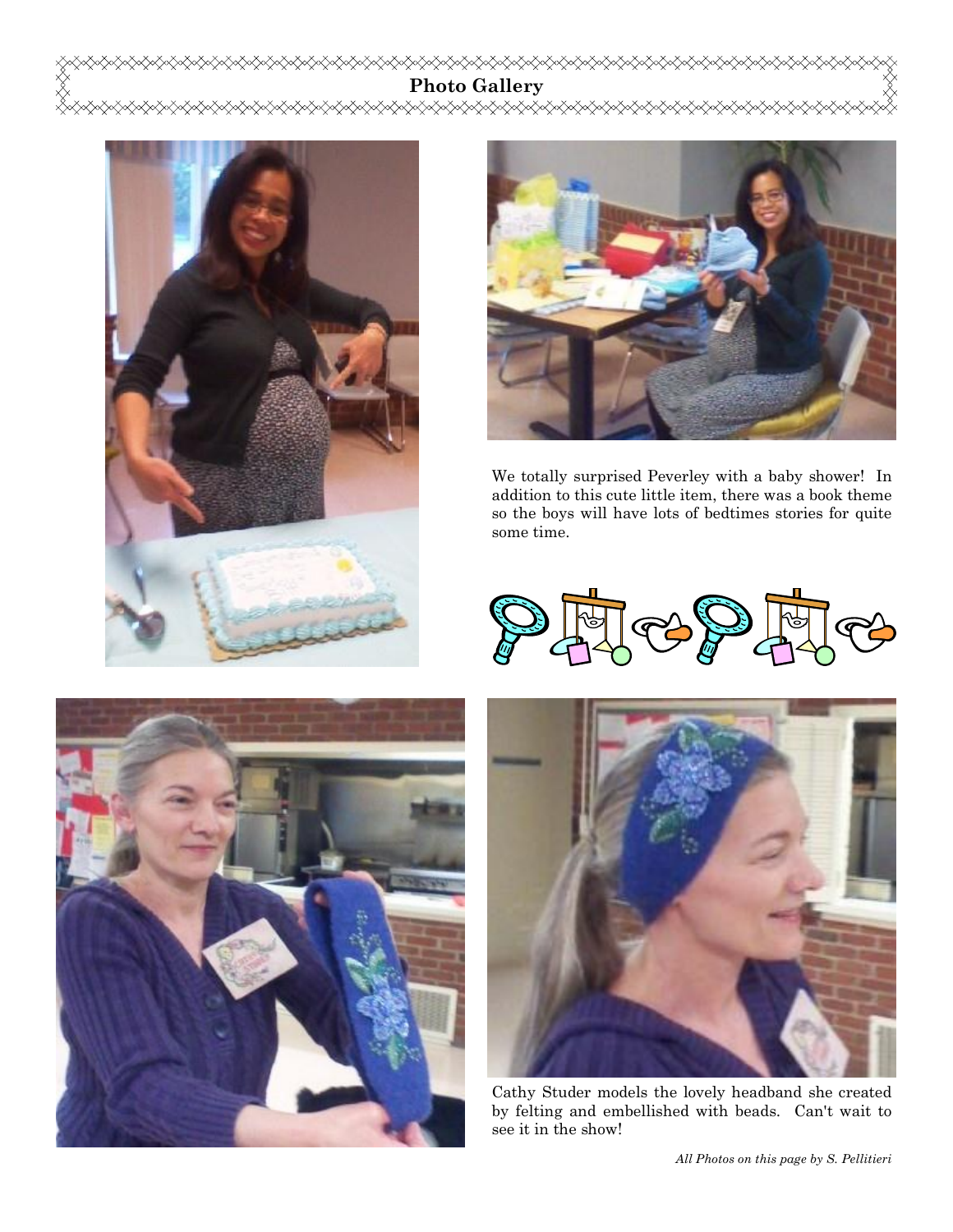*The NAGT Newsletter* is published six times per year (January, March, May, July, September, and November) by the Needle Arts Guild of Toledo (NAGT) chapter, The Embroiderers' Guild of America, Inc. The Editor welcomes comments, input, and story items. Please send them to the editor by the 25th of the month preceding publication.

Editor: Susan Pellitieri; 703 Butterfield Dr; Toledo, Ohio 43615, Phone: 419-382-1329, E-mail: NeedleArtsToledo@aol.com

EGA chapter newsletters may copy material contained in this publication except items which are noted and marked as copyrighted. Please credit this Chapter when due.

**MEMBERSHIP** in the Needle Arts Guild of Toledo is open to all embroiderers. New and renewing dues payments should be sent to: Diane Myers, 22045 W. River Road, Grand Rapids, Ohio 43522

**ANNUAL DUES** - NAGT annual dues of \$50 include: **Dues - Local chapter**

- · Bimonthly NAGT chapter newsletter
- · Chapter meetings and programs
- · Local chapter lending library
- · Group correspondence course (additional fee required)
- **Dues Great Lakes Region (GLR)**
- · GLR seminar (additional fee required)
- **Dues The Embroiderers' Guild of America, Inc. (EGA)**
- · Subscription to quarterly magazine, Needle Arts
- · Individual correspondence courses for a fee
- · National seminars for a fee

Members can attend optional local Chapter workshops presented by teachers contracted by the Chapter and paid for by workshop participants.

**MEETING CANCELLATION:** Monthly meetings are cancelled due to bad weather if the Toledo Public schools are closed. Tune into AM 1370 News radio in Toledo for school closings.

**GUESTS** are welcome at all meetings and may attend two meetings before being asked to join.

**NAME TAGS** must be worn at all meetings or pay a 25¢ fine. The fines collected go to general funds to help cover expenses.

**MEETINGS** are on the second Wednesday of the month at 6:30 p.m. in the Maumee Senior Center, 2430 Detroit Ave., Maumee OH 43537. Please note that the Google Map below labels Rte. 25/24 as S. Detroit Ave. south of the Ohio Turnpike, but it really is Anthony Wayne Trail.

# **≈X≈X≈X≈X≈X≈X≈X≈X≈X≈X≈X≈X≈X≈X≈X≈X≈X≈X**≈X **NAGT Officers and Board Members** <del></del>

**President** ˛ **Publicity** Peverley Hormann 419-699-2076 pevhormann@yahoo.com

**President Elect** ˛ **2012 Show Chairman** Marianne Mussett 419-534-2278 mcmussett@hotmail.com

**Secretary** ˛ Annette Meyer 419-283-8746 nettie@buckeye-express.com

# **Treasurer** ˛

Anna Kerlin 419-829-6752 akerlin@buckeye-express.com kmthompson49@yahoo.com

#### **Outreach Chairman**

(currently open)

### **Welcoming Committee**

Marilyn Freeman 419-381-8782

**Membership ☑ GLR Representative Hospitality** Diane Myers 419-832-9571 jrmyers@roadrunner.com **Newsletter** ˛ Susan Pellitieri 419-382-1329 NeedleArtsToledo@aol.com spellitieri@namsa.com

**Program Co-Chair**˛ **Education** ˛ Caren Scarbrough 419-278-2162 caren505@roadrunner.com

**Program Co-Chair**˛ Cathy Studer 419-217-3077 treesong44@yahoo.com

**Historian**

Katherine Thompson 419-385-0081

˛ *indicates Voting Members Map courtesy of Google Map.*